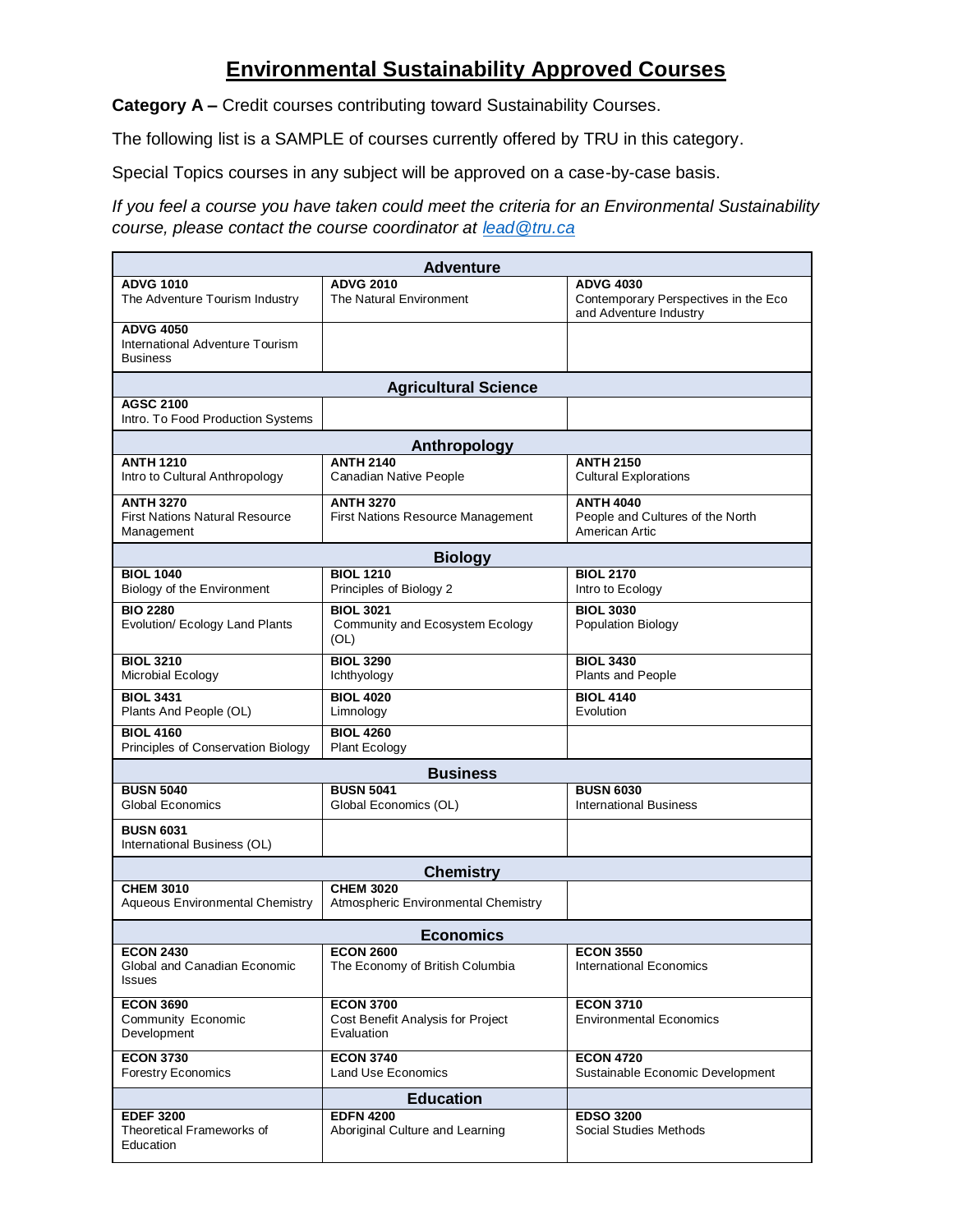| <b>EDUC 5041</b><br>Diversity: Constructing Social<br><b>Realities</b>                 |                                                                            |                                                                                      |  |  |
|----------------------------------------------------------------------------------------|----------------------------------------------------------------------------|--------------------------------------------------------------------------------------|--|--|
|                                                                                        | <b>English</b>                                                             |                                                                                      |  |  |
| <b>ENGL 2160</b><br>Introduction to American Literature                                | <b>ENGL 4260</b><br>Environment Canadian Lit                               |                                                                                      |  |  |
| <b>Environmental Studies</b>                                                           |                                                                            |                                                                                      |  |  |
| <b>ENVS 3991</b><br><b>Environmental Studies:</b><br>Sustainability (OL)               |                                                                            |                                                                                      |  |  |
|                                                                                        | Geography                                                                  |                                                                                      |  |  |
| <b>GEOG 1100</b>                                                                       | <b>GEOG 1120</b>                                                           | <b>GEOG 1190</b>                                                                     |  |  |
| Intro to Env Studies and<br>Sustainability                                             | Earth's Land and waters<br>(geomorphology)                                 | Intro to Human Geography:<br>Geographical Change in the Modernizing<br><b>W</b> orld |  |  |
| <b>GEOG 1191</b><br>Intro to Human Geography:<br>Themes in Geographical Change<br>(OL) | <b>GEOG 1221</b><br>Intro to Physical Geography                            | <b>GEOG 2020</b><br>Weather Climate, and Global<br><b>Environment Change</b>         |  |  |
| <b>GEOG 2050</b><br>Introduction to Hydrology                                          | <b>GEOG 2100</b><br>Human Interaction with The Natural<br>Environment      | <b>GEOG 2220</b><br>The Regional Geography of Canada                                 |  |  |
| <b>GEOG 2391</b><br><b>Environmental Issues and Policies</b><br>(OL)                   | <b>GEOG 3100</b><br>Environment, Resources and<br>Sustainability           | <b>GEOG 3500</b><br>Intro to Urban Geography                                         |  |  |
| <b>GEOG 4230</b><br><b>Attitudes Towards the</b><br>Environment                        | <b>GEOG 4800 Environmental Issues and</b><br>Policies                      |                                                                                      |  |  |
|                                                                                        | <b>History</b>                                                             |                                                                                      |  |  |
| <b>HIST 2250</b><br>Cultural and Artistic Traditions of<br>Europe                      | <b>HIST 3530</b><br>The Concentration Camp: Global History<br>and Politics | <b>HIST 3991</b><br>Environmental History (OL)                                       |  |  |
| <b>HIST 4710</b><br>Communism and the Environment                                      |                                                                            |                                                                                      |  |  |
|                                                                                        | <b>Health Science</b>                                                      |                                                                                      |  |  |
| <b>HLSC 2550</b><br>Health Science 2: Pathophysiology<br>1                             | <b>HLSC 2650</b><br>Health Science 4: Pathophysiology                      | <b>HLSC 3040</b><br>Environmental Change: Challenges for<br>Health                   |  |  |
| <b>HLSC 3550</b><br>Health Science 5: Advanced<br>Pathophysiology                      | <b>HLSC 3830</b><br>Health and Healing: Global Health<br>Perspectives      |                                                                                      |  |  |
|                                                                                        | <b>Humanities</b>                                                          |                                                                                      |  |  |
| <b>HUMN 3981</b><br><b>Issues in Latin American Studies</b><br>(OL)                    |                                                                            |                                                                                      |  |  |
| <b>International Business</b>                                                          |                                                                            |                                                                                      |  |  |
| <b>IBUS 3510</b><br><b>International Business</b>                                      | <b>IBUS 4540</b><br>Global Entrepreneurship                                |                                                                                      |  |  |
| <b>Marketing</b>                                                                       |                                                                            |                                                                                      |  |  |
| <b>MKTG 4470</b><br>International Marketing                                            |                                                                            |                                                                                      |  |  |
| <b>Natural Resource Science</b>                                                        |                                                                            |                                                                                      |  |  |
| <b>NRSC 1110</b><br>The Science and Management of<br><b>Natural Resources</b>          | <b>NRSC 2000</b><br>Intro to the Study of Soils                            | <b>NRSC 2100</b><br>Forest Ecology and Silvics 1                                     |  |  |
| <b>NRSC 2200</b><br>Forest Ecology and Silvics 2                                       | <b>NRSC 2230</b><br>Geographic Information Systems                         | <b>NRSC 3000</b><br>Diversity and Ecology of the Vertebrates                         |  |  |
| <b>NRSC 3110</b><br>Grassland Ecology                                                  | <b>NRSC 3200</b><br>Silviculture                                           | <b>NRSC 3210</b><br>Range Management                                                 |  |  |
| <b>NRSC 3260</b><br>Limnology                                                          | <b>NRSC 4020</b><br>Natural Resource Entomology                            | <b>NRSC 4040</b><br>Wildlife Management and Conservation<br>1: Theory and Principles |  |  |